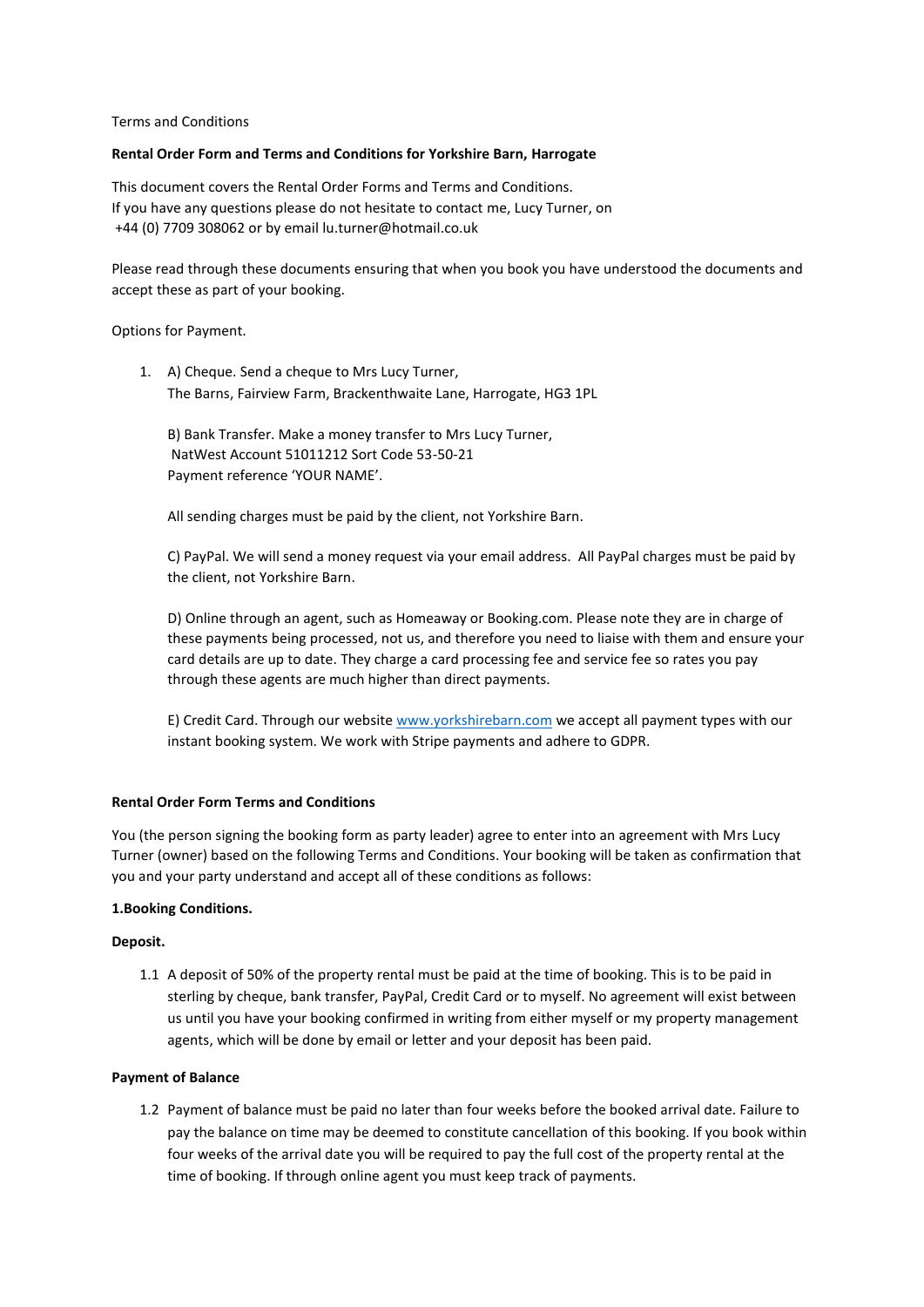1.3 Payment methods for balance: By cheque, bank transfer, PayPal or Credit Card (see P1).

# **Cancellation Policy**

- 1.4 Cancellations must be made in writing and will be considered effective on the date received.
- 1.5 If the reservation is cancelled more than 60 days prior to arrival the charge will be 25% of the rental fee.
- 1.6 If the reservation is cancelled 59 days prior to arrival or less the charge will be 50% of the rental fee.
- 1.7 If the reservation is cancelled 28 days prior to arrival or less the charge will be 100% of the rental fee.
- 1.8 If you change the dates of your booking, this will be treated as a cancellation of the original booking and cancellation charges may apply. Whilst I will do everything to accommodate your required change, if I am unable to make the changes you have requested, you will remain subject to the terms of this agreement.
- 1.9 COVID any cancellations due to COVID will adhere to government guidelines. If travel is not restricted and you choose to cancel for personal reasons, refund may not be provided.

# **Cancellation by Myself**

1.10 Though it is unlikely that I will have to make any changes to confirmed arrangements, it may conceivably happen and I will advise you at the earliest possible date. If, for any reason beyond my control, I am unable to provide you with the dates you have booked and you are unable or unwilling to accept an alternative, I will cancel the booking and refund any sums paid by you to us. I will not be liable for any further obligations or claims outside of the deposit and balance.

# **Covid Supplement**

Our Covid policy is strict – any bookings cancelled within the 28 day cancellation period will not be subject to a refund. You must have adequate travel insurance in place at the time of booking.

Should you amend or cancel your booking for any reason, including but not limited to quarantine restrictions / group (bubble) size / NHS Test and Trace then our standard Booking Terms & Conditions and cancellation policy would apply. Please note that an amended booking or transfer to future dates would be subject to our standard Booking Terms & Conditions and cancellation policy. While we will endeavour to re-let the dates where possible and with enough notice, we cannot guarantee a return of the same rental monies.

# **2. Liabilities of Yorkshire Barn**

2.1 I shall not be liable for the personal injury to any person named on the rental or other person at the property.

2.2 I shall not be liable for any injury, loss, delay, damage, expense or any other inconvenience of any kind caused as a result of any defect in any aircraft, train or other conveyance or building or the contents thereof or the failure of any service provided therein, any delays in transport, itineraries or any act, pandemics, omission or default of the travel services, their servants or agents or any other causes whatsoever and howsoever arising whether or not within reasonable control of the owner or owners agent.

# **YOU MUST ALL HAVE PERSONAL INSURANCE TO COVER ACCIDENTAL EMERGENCY EXPENSES , CANCELLATION ETC, AND PERSONAL POSSESSIONS ARE NOT COVERED BY PROPERTY OWNERS INSURANCE**

# **3. Arrival and Departure**

3.1 Check in is from 4pm, check out is by 10am unless otherwise arranged.

3.2 Early check-in or late check-out can sometimes be arranged subject to availability.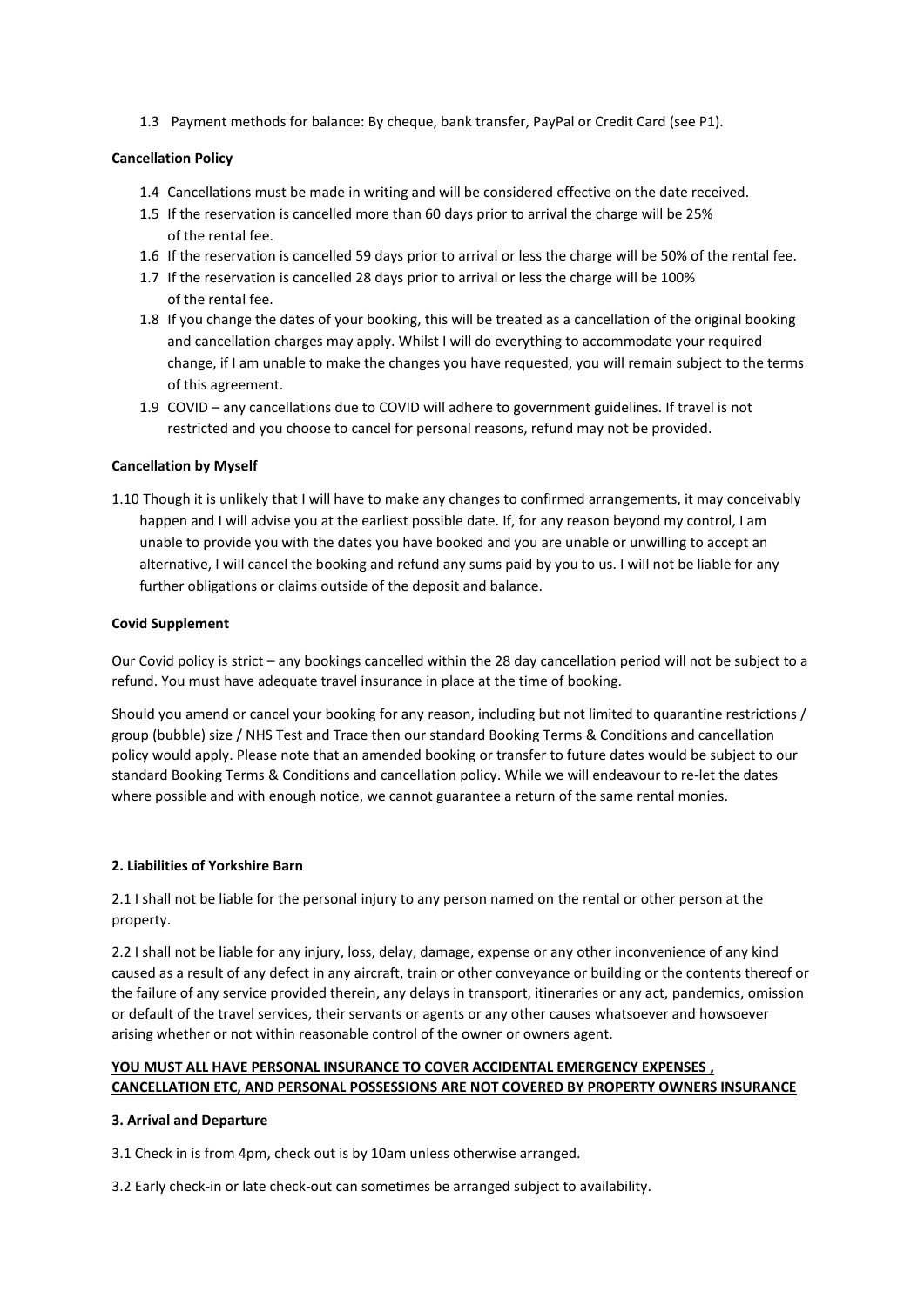3.3 If you are likely to be later than 20.00 then do please let us know. It is not a problem as long as we know in advance and keys will be left in a secure key box at the property.

3.4 Check in will be done by myself, Lucy, or an alternative representative. Self check in is possible, full instructions will be provided and a useful welcome guide covers all the information you need.

### **4 Care of the Property and Bond**

4.1 You agree to treat the property with care and consideration and to inform me or my property management agents of any damage you have caused as soon as possible.

4.2 All rentals are subject to the conditions that clients will pay for any damages caused by them during their occupancy of the property. No actual payment of bond is required; however you agree to ensuring any necessary damages have been paid for.

4.3 Dogs are welcome to the property but we request any damage to the property is repaired or charged accordingly prior to departure, including but not limited to scratching and staining.

4.4 A charge of £20 is required for all dogs, unless you are staying 4 nights or more.

### **5 Additional guests**

Strictly no additional guests are allowed on the property. The property may not be used to host parties and we request the right to disrupt any such occurrences and your booking becomes void.

#### **6 Cleaning and Maid Service**

You will find the property clean and tidy when you arrive. Should you require a mid-week or daily clean, these services are possible available and will incur an additional charge. Please contact direct to make such arrangements. Your rental includes a standard departure clean; any additional cleaning due to negligence may be subject to an additional charge including but not limited to ovens / BBQ's.

### **7 Safety**

7.1 You are responsible for the safety of yourself and others at the property.

7.2 Take care when walking outside especially on the steps. The area is not street lit and you should be extra careful if walking in the garden in darkness. A torch is provided.

7.3 Children are welcome but internal items are not child friendly such as the glass coffee table and no handrails on stairs so care should be used around to avoid injury.

7.4 Fire extinguishers and a fire blanket is provided. Be sure to keep fire exits (the main entrance and the patio doors) clear of obstructions.

### **8 Valuables**

Any valuables left at the property are left at your own risk. I am not responsible for their loss and therefore I recommend that you take out the appropriate personal travel insurance.